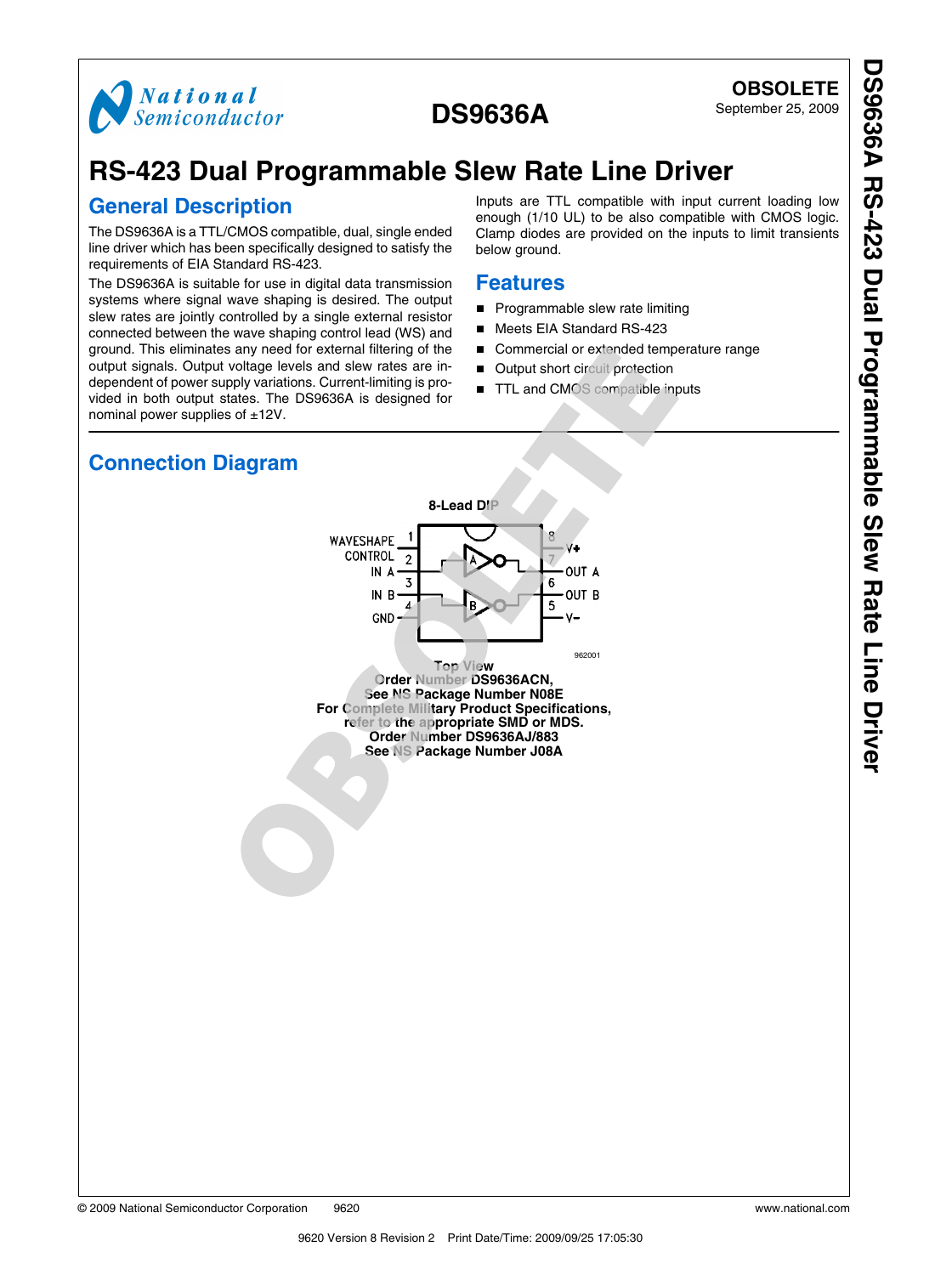### **Absolute Maximum Ratings** (*Note 1*)

**If Military/Aerospace specified devices are required, please contact the National Semiconductor Sales Office/ Distributors for availability and specifications.**

| Storage Temperature Range           |                                     |
|-------------------------------------|-------------------------------------|
| Ceramic DIP                         | $-65^{\circ}$ C to $+175^{\circ}$ C |
| Molded DIP                          | $-65^{\circ}$ C to $+150^{\circ}$ C |
| Lead Temperature                    |                                     |
| Ceramic DIP (Soldering, 60 seconds) | $300^{\circ}$ C                     |
| Molded DIP (Soldering, 10 seconds)  | 265°C                               |

# **Recommended Operating Conditions**

| Maximum Power Dissipation* at 25°C (Note 5) |                   |  |  |  |  |
|---------------------------------------------|-------------------|--|--|--|--|
| Cavity Package                              | 1560 mW           |  |  |  |  |
| Molded Package                              | 1300 mW           |  |  |  |  |
| V+ Lead Potential to Ground Lead            | $V -$ to $+15V$   |  |  |  |  |
| V- Lead Potential to Ground Lead            | $+0.5V$ to $-15V$ |  |  |  |  |
| V+ Lead Potential to V- Lead                | $0V$ to $+30V$    |  |  |  |  |
| Output Potential to Ground Lead             | ±15V              |  |  |  |  |
| <b>Output Source Current</b>                | $-150$ mA         |  |  |  |  |
| <b>Output Sink Current</b>                  | 150 mA            |  |  |  |  |

| <b>Characteristics</b>             | <b>DS9636AM</b> |       |         | <b>DS9636AC</b> |     |            | <b>Units</b> |  |
|------------------------------------|-----------------|-------|---------|-----------------|-----|------------|--------------|--|
|                                    | Min             | Typ   | Max     | Min             | Typ | <b>Max</b> |              |  |
| Positive Supply Voltage (V+)       | 10.8            | 12    | 13.2    | 10.8            | 12  | 13.2       |              |  |
| Negative Supply Voltage (V-)       | $-13.2$         | $-12$ | $-10.8$ | $-13.2$         |     | $-10.8$    |              |  |
| Operating Temperature $(T_A)$      | $-55$           | 25    | 125     | 0               | 25  | 70         | °C           |  |
| Wave Shaping Resistance $(R_{WS})$ | 10              |       | 500     | 10              |     | 1000       | kΩ           |  |

### **Electrical Characteristics** (*Note 2*, *Note 3*)

Over recommended operating temperature, supply voltage and wave shaping resistance ranges unless otherwise specified

| Symbol                     | <b>Parameter</b>                      | <b>Conditions</b>                                     | <b>Min</b> | <b>Typ</b> | Max    | <b>Units</b> |
|----------------------------|---------------------------------------|-------------------------------------------------------|------------|------------|--------|--------------|
| $V_{OH1}$                  | Output Voltage HIGH                   | $R_L$ to GND $(R_L = \infty)$                         | 5.0        | 5.6        | 6.0    | V            |
| $V_{OH2}$                  |                                       | $\overline{R}_L$ to GND $(R_L = 3.0 \text{ k}\Omega)$ | 5.0        | 5.6        | 6.0    | $\vee$       |
| $V_{OH3}$                  |                                       | $R_L$ to GND ( $R_L$ = 450 $\Omega$ )                 | 4.0        | 5.5        | 6.0    | $\mathsf{V}$ |
| $V_{OL1}$                  | Output Voltage LOW                    | $R_L$ to GND $(R_L = \infty)$                         | $-6.0$     | $-5.7$     | $-5.0$ | $\vee$       |
| $V_{OL2}$                  |                                       | $R_1$ to GND $(R_1 = 3.0 \text{ k}\Omega)$            | $-6.0$     | $-5.6$     | $-5.0$ | $\vee$       |
| $V_{OL3}$                  |                                       | $R_1$ to GND ( $R_1 = 450\Omega$ )                    | $-6.0$     | $-5.4$     | $-4.0$ | V            |
| $R_{\rm O}$                | Output Resistance                     | $450\Omega \leq R_1$                                  |            | 25         | 50     | Ω            |
| $I_{OS+}$                  | Output Short Circuit Current (Note 4) | $V_{O} = 0V, V_{I} = 0V$                              | $-150$     | $-60$      | $-15$  | mA           |
| $I_{OS-}$                  |                                       | $V_O = 0V, V_I = 2.0V$                                | 15         | 60         | 150    | mA           |
| $I_{CEX}$                  | Output Leakage Current                | $V_{O} = \pm 6.0 V$ , Power-Off                       | $-100$     |            | $+100$ | μA           |
| $\mathsf{V}_{\mathsf{IH}}$ | Input Voltage HIGH                    |                                                       | 2.0        |            |        | $\mathsf{V}$ |
| $\mathsf{V}_{\mathsf{IL}}$ | Input Voltage LOW                     |                                                       |            |            | 0.8    | V            |
| $V_{IC}$                   | Input Clamp Diode Voltage.            | $I_1 = 15$ mA                                         | $-1.5$     | $-1.1$     |        | $\mathsf{V}$ |
| $\mathsf{I}_{\mathsf{IL}}$ | Input Current LOW                     | $V_1 = 0.4V$                                          | $-80$      | $-16$      |        | $\mathsf{V}$ |
| $I_{\rm IH}$               | Input Current HIGH                    | $V_1 = 2.4V$                                          |            | 1.0        | 10     | μA           |
|                            |                                       | $V_1 = 5.5V$                                          |            | 10         | 100    |              |
| $\vert + \vert$            | <b>Positive Supply Current</b>        | $V_{CC} = \pm 12V$ , $R_L = \infty$ ,                 |            | 13         | 18     | mA           |
|                            |                                       | $R_{WS} = 100 \text{ k}\Omega$ , $V_1 = 0V$           |            |            |        |              |
| $\mathsf{I}$               | <b>Negative Supply Current</b>        | $V_{CC} = \pm 12V$ , $R_1 = \infty$ ,                 | $-18$      | $-13$      |        | mA           |
|                            |                                       | $R_{WS} = 100 \text{ k}\Omega, V_1 = 0V$              |            |            |        |              |

**Note 1:** "Absolute Maximum Ratings" are those values beyond which the safety of the device cannot be guaranteed. They are not meant to imply that the devices should be operated at these limits. The tables of "Electrical Characteristics" provide conditions for actual device operation.

**Note 2:** Unless otherwise specified Min/Max limits apply across the −55°C to +125°C temperature range for the DS9636AM and across the 0°C to +70°C range for the DS9636AC. All typicals are given for V  $_{\rm CC}$  = 5V and T<sub>A</sub> = 25°C.

**Note 3:** All currents into the device pins are positive; all currents out of the device pins are negative. All voltages are reference to ground unless otherwise specified. **Note 4:** Only one output at a time should be shorted.

**Note 5:** Ratings apply to ambient temperature at 25°C. Above this temperature, derate J and N packages 10.4 mW/°C.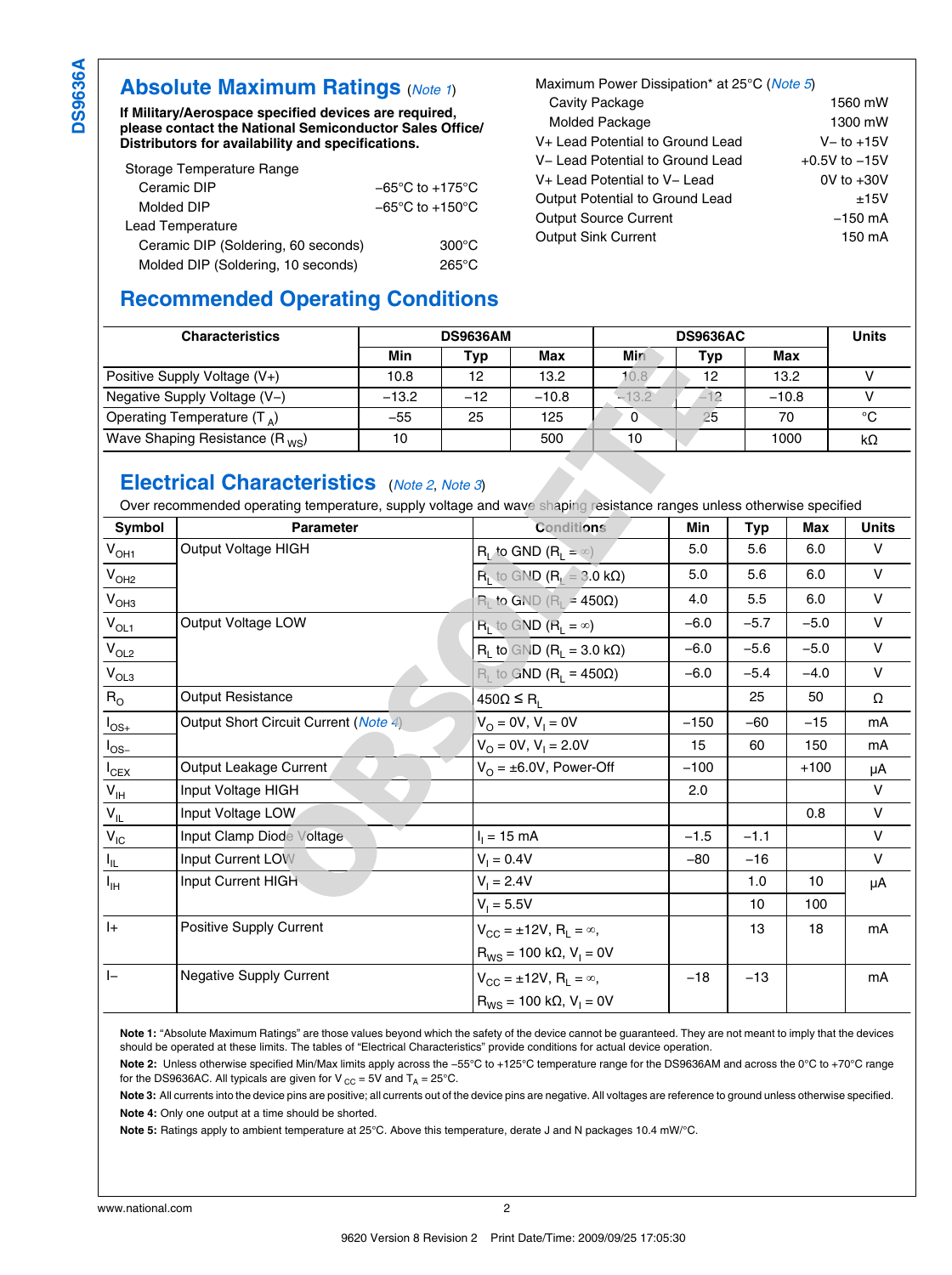**DS9636A DS9636A**

## **Switching Characteristics**

 $\rm V_{CC}$  = ±12V ±10%, T<sub>A</sub> = 25°C, see AC Test Circuit

| Symbol | <b>Parameter</b> | <b>Condition</b>          | Min | Typ | Max | <b>Units</b> |
|--------|------------------|---------------------------|-----|-----|-----|--------------|
| t,     | Rise Time        | $R_{WS}$ = 10 kΩ          | 0.8 | 1.1 | 1.4 |              |
|        |                  | $R_{WS}$ = 100 kΩ         | 8.0 | 11  | 14  | μs           |
|        |                  | $R_{\text{WS}}$ = 500 kΩ  | 40  | 55  | 70  |              |
|        |                  | $R_{WS}$ = 1000 kΩ        | 80  | 110 | 140 |              |
| t,     | Fall Time        | $R_{WS} = 10 k\Omega$     | 0.8 | 1.1 | 1.4 |              |
|        |                  | $R_{WS}$ = 100 k $\Omega$ | 8.0 | 11  | 14  | μs           |
|        |                  | $R_{WS}$ = 500 kΩ         | 40  | 55  | 70  |              |
|        |                  | $R_{\text{WS}}$ = 1000 kΩ | 80  | 110 | 140 |              |

# **Typical Performance Characteristics**



OUTPUT VOLTAGE - V

**Input Current vs Input Voltage**  $-55^{\circ}$ C 200  $y_{\rm CC} = \pm 12V$  $25^{\circ}$ C 150  $R_{WS} = 100 k\Omega$  $\forall n$  $125^{\circ}$ C  $10<sup>°</sup>$ Á 50 IRRENT  $\overline{0}$ 공  $-50$ ℡  $-55^{\circ}$ C **TUANI**  $-100$  $-25^{\circ}$ C  $-150$  $125^{\circ}$ C  $-200$  $-1.0$  0 1.0 2.0 3.0 4.0 5.0 6.0 7.0 INPUT VOLTAGE - V 962008

#### **Output Current vs Output Voltage (Power Off)**



962009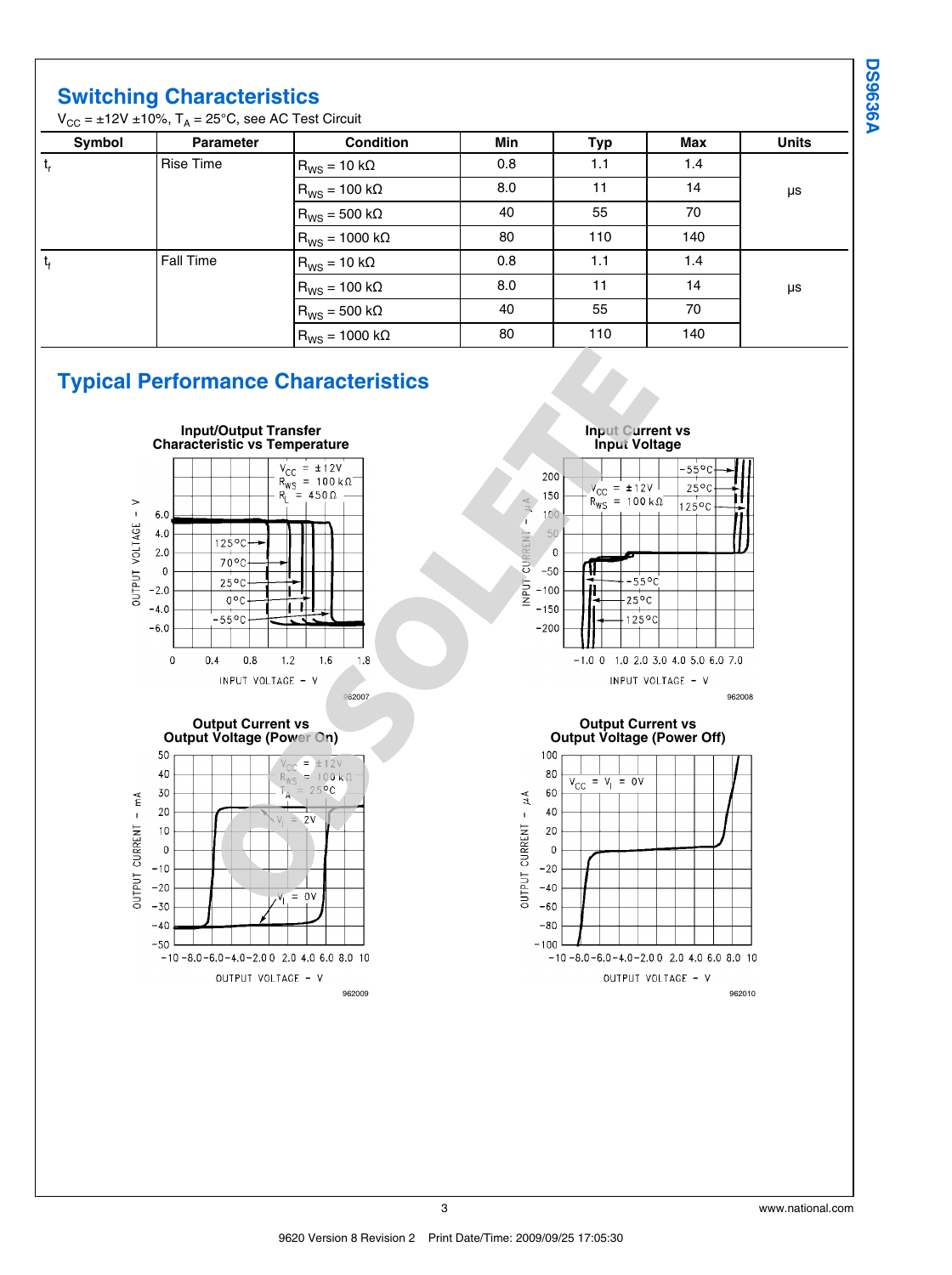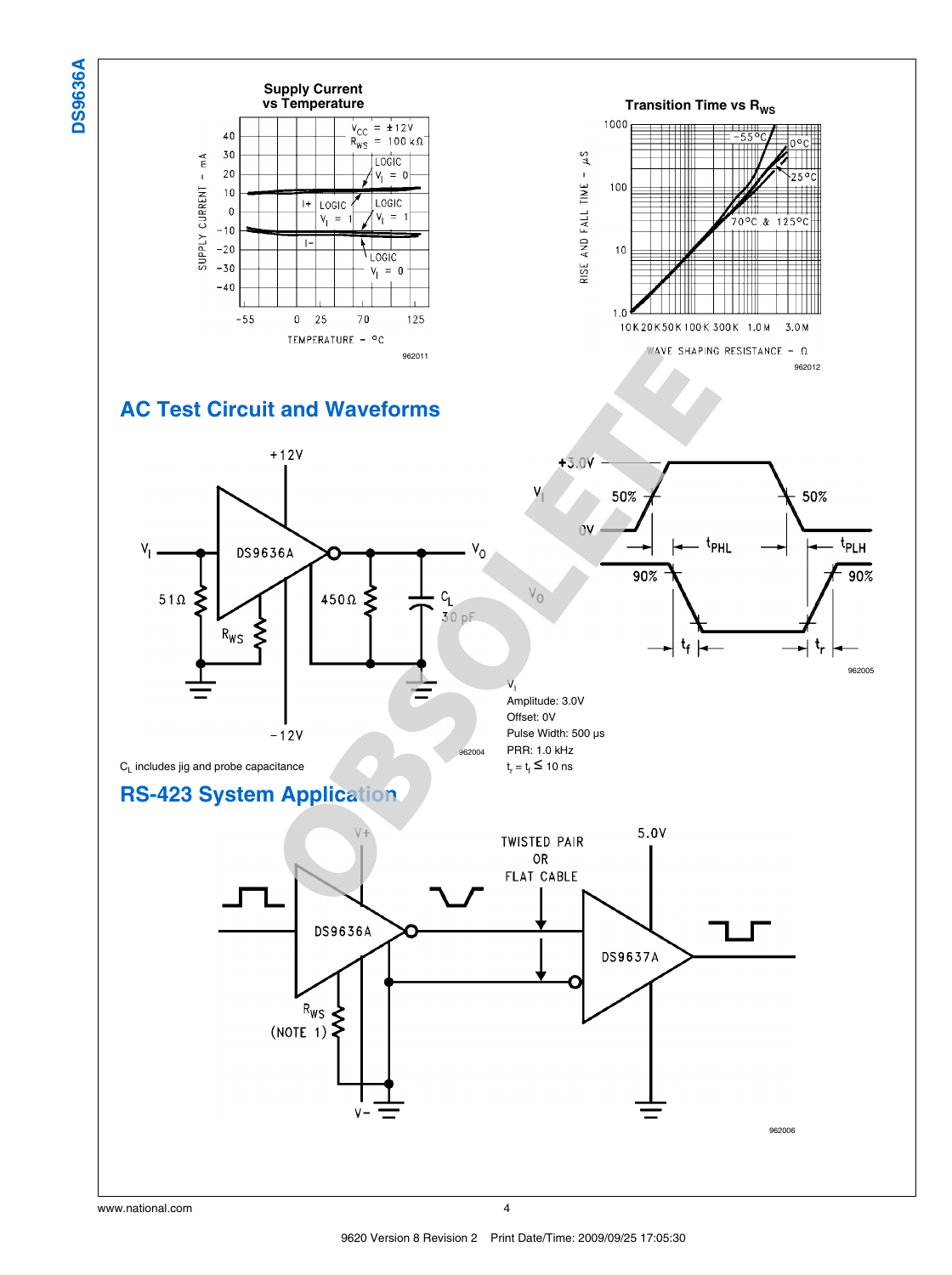

**DS9636A DS9636A**